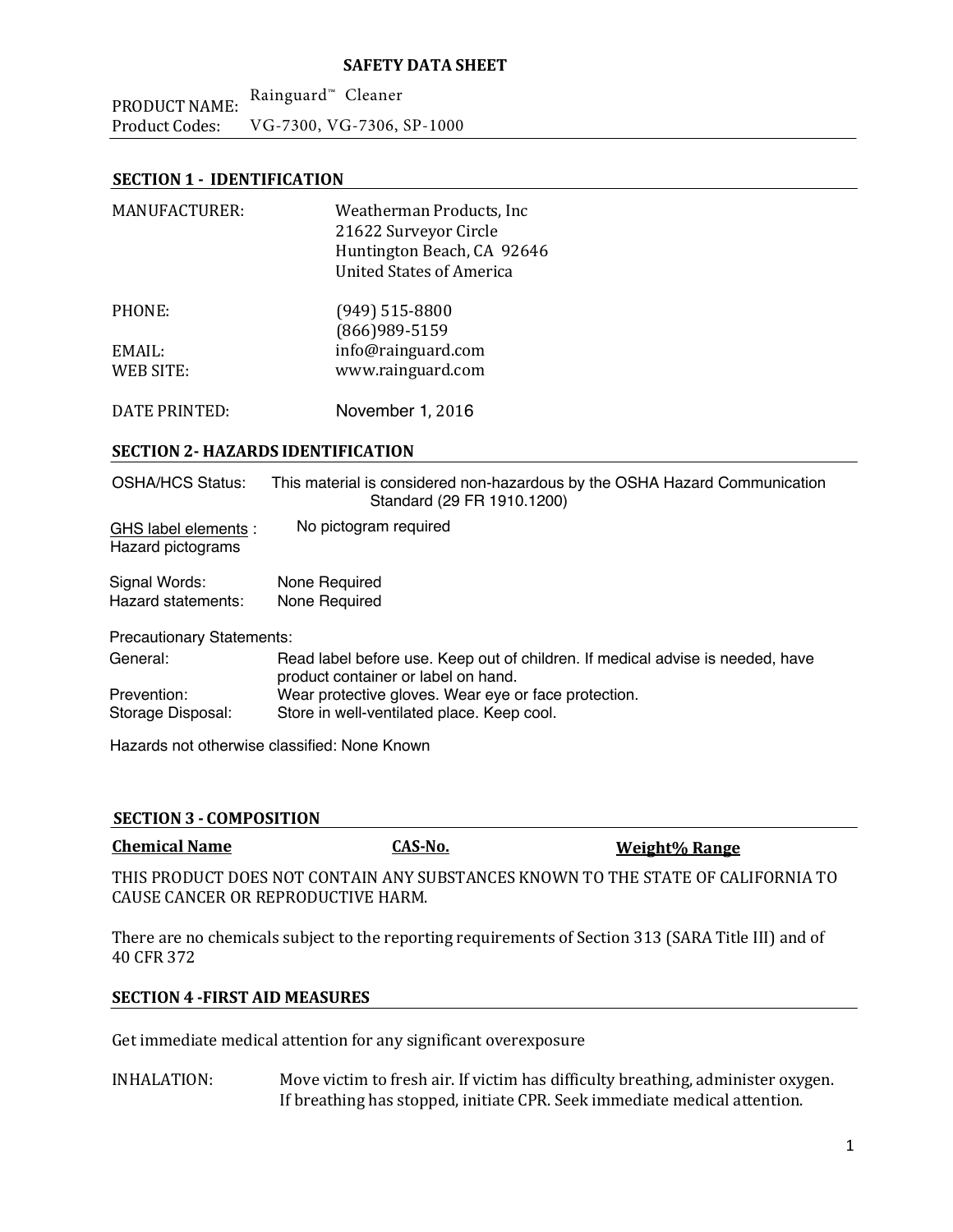| PRODUCT NAME:         | Rainguard <sup>™</sup> Cleaner                                                                                                                                                                                                                                              |
|-----------------------|-----------------------------------------------------------------------------------------------------------------------------------------------------------------------------------------------------------------------------------------------------------------------------|
| <b>Product Codes:</b> | VG-7300, VG-7306, SP-1000                                                                                                                                                                                                                                                   |
| INGESTION:            | Never give an unconscious person anything to drink. If conscious, treat for<br>shock. Seek immediate medical assistance or nearest poison control center. If<br>conscious, induce vomiting. If unconscious and vomiting, turn the victim on<br>their side to avoid choking. |
| <b>SKIN CONTACT:</b>  | Wash exposed areas with soap and water. Remove contaminated clothing and<br>shoes. Wash contaminated clothing before reuse.                                                                                                                                                 |

EYES: Flush eyes with running water for at least 15 minutes. Hold eyelids apart to insure rinsing of the entire surface of the eye and lids with water. Seek immediate medical attention.

| NTP:                    | No. |
|-------------------------|-----|
| <b>IARC Monographs:</b> | No. |
| OSHA Regulated:         | No. |
|                         |     |

## **SECTION 5 ‐ FIRE‐FIGHTING MEASURES**

| <b>FLASH POINT:</b>                    | None                                                                                                                                                                                                                                    |
|----------------------------------------|-----------------------------------------------------------------------------------------------------------------------------------------------------------------------------------------------------------------------------------------|
| <b>METHOD</b>                          | Not applicable                                                                                                                                                                                                                          |
| <b>LOWER EXPLOSION LIMIT:</b>          | Not available                                                                                                                                                                                                                           |
| <b>UPPER EXPLOSION LIMIT:</b>          | Not available                                                                                                                                                                                                                           |
| <b>AUTOIGNITION TEMPERATURE:</b>       | Not available                                                                                                                                                                                                                           |
| EXTINGUISHING MEDIA:                   | CO2, dry chemical or water fog.                                                                                                                                                                                                         |
| <b>HAZARDOUS COMBUSTION PRODUCTS:</b>  | Carbon monoxide and carbon dioxide can form. Smoke,                                                                                                                                                                                     |
|                                        | fumes                                                                                                                                                                                                                                   |
| PROTECTIVE EQUIPMENT FOR FIREFIGHTERS: |                                                                                                                                                                                                                                         |
|                                        | Use accepted fire fighting techniques. Wear full<br>firefighting protective clothing, including self-<br>contained breathing apparatus (SCBA). If water is<br>used, fog nozzles are preferable. Use water to cool<br>closed containers. |
| FIRE AND EXPLOSION CONDITIONS:         | This product not expected to ignite under normal<br>conditions of use.                                                                                                                                                                  |

# **SECTION 6 ‐ ACCIDENTAL RELEASE MEASURES**

Remove and eliminate all ignition sources. Control the source of the spill. Ventilate confined spaces. Avoid breathing vapors or mist. Dike and soak up spill with absorbent material such as sand or Fuller's Earth. Recover free liquid and absorbent material from spill area and shovel or broom into appropriate chemical waste containers for proper disposal. Persons performing clean up should wear adequate personal protective equipment and clothing. Keep out of storm drains, sewers and waterways. Observe all local, state and federal laws and regulations regarding spills, clean-up, removal, discharge and disposal.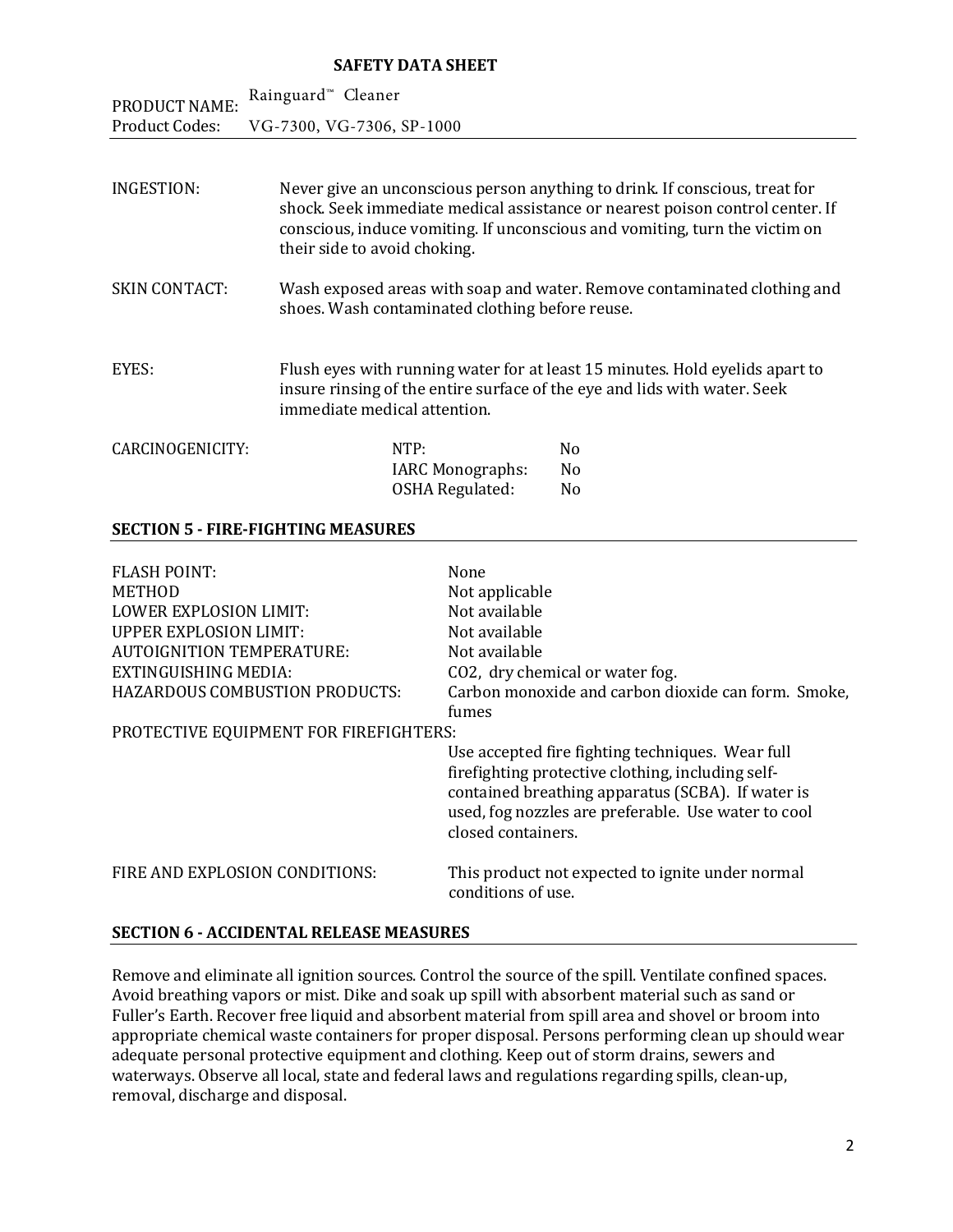PRODUCT NAME: Product Codes: Rainguard™ Cleaner VG‐7300, VG-7306, SP-1000

## **SECTION 7 ‐ HANDLING AND STORAGE**

Keep containers tightly closed when not in use. Do not store or handle near heat source, sparks, open flame or strong oxidizing materials. Use and store in only in cool and well-ventilated areas. Care should be taken to prevent moisture condensation in the container. Avoid breathing vapors. Avoid contact with skin. Keep out of the reach of children.

## **SECTION 8 ‐ EXPOSURE CONTROLS/PERSONAL PROTECTION**

The recommendations described in this section are provided as general guidance for minimizing exposure when handling this product. Because use conditions will vary depending upon customer applications, specific safe handling procedures should be developed by a person knowledgeable of the intended use, working conditions and equipment.

| <b>Chemical name</b>           | <b>CAS Number Regulation</b>                                                                                                                                                 | Limit | Form |
|--------------------------------|------------------------------------------------------------------------------------------------------------------------------------------------------------------------------|-------|------|
| <b>EXPOSURE LIMITS:</b>        |                                                                                                                                                                              |       |      |
| <b>INDUSTRIAL HYGIENE:</b>     | Before eating or smoking, wash hands and face to remove<br>residual contamination.                                                                                           |       |      |
| <b>PROTECTIVE CLOTHING:</b>    | Wear long sleeve clothing selected for condition exposure<br>potential.                                                                                                      |       |      |
| <b>EYE PROTECTION:</b>         | Use Approved splash goggles.                                                                                                                                                 |       |      |
| <b>PROTECTIVE GLOVES:</b>      | Wear Neoprene or non-soluble plastic gloves.                                                                                                                                 |       |      |
| <b>VENTILATION:</b>            | Local exhaust and or mechanical ventilation in confined or<br>poorly ventilated spaces are recommended.                                                                      |       |      |
| <b>RESPIRATORY PROTECTION:</b> | Use in a well ventilated and/or open area. Use appropriate<br>NOISH approved organic vapor cartridge respirator equipment<br>when occupational exposure limits are exceeded. |       |      |

## **SECTION 9 ‐ PHYSICAL AND CHEMICAL PROPERTIES**

BOILING POINT: 212° F VAPOR DENSITY (AIR =1): NA FLAMMABILITY/EXPLOSIVE LIMITS: Ph: 6 MATERIAL V.O.C.: less than 25 g/L

SPECIFIC GRAVITY (H20 = 1): 1.075 EVAPORATION RATE (ETHER = 1):  $NA$ VISCOCITY: 65 KU MELTING/FREEZING POINT: 32° F SOLUBILITY IN WATER: Dispersible

APPEARANCE & ODOR: Colored liquid with mild odor VAPOR PRESSURE (mm HG):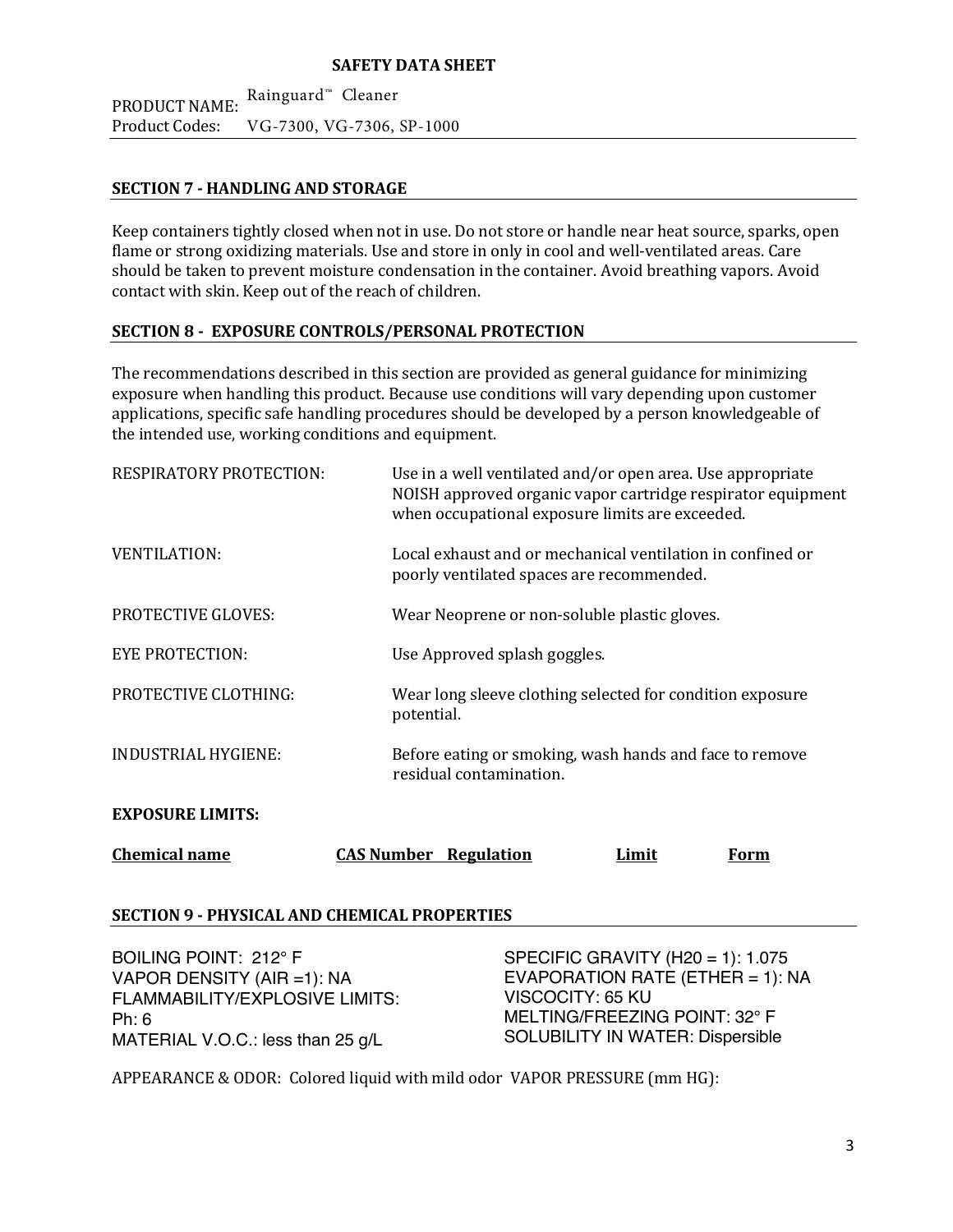PRODUCT NAME: <sup>Rainguard™</sup> Cleaner Product Codes: VG‐7300, VG-7306, SP-1000

## **SECTION 10 ‐ STABILITY and REACTIVITY**

SUBSTANCES TO AVOID: Do not mix with other chemicals.

STABILITY: Stable.

HAZARDOUS POLYMERIZATION: Will not occur.

HAZARDOUS DECOMPOSITION OR THERMAL BYPRODUCTS: Carbon dioxide and carbon monoxide

## **SECTION 11 ‐ TOXICOLOGICAL INFORMATION**

No Data Available 

## **SECTION 12 ‐ ECOLOGICAL INFORMATION**

No Data Available

## **SECTION 13 ‐ DISPOSAL CONSIDERATIONS**

Do not allow material to contaminate or cause to be discharged into any storm drain, lake, stream, pond, underground water supplies or any body of water. Incinerate and or bury waste and containers at an approved facility. Dispose of waste materials and containers in accordance with all federal, state and local health, safety and environmental regulations.

#### **SECTION 14‐ TRANSPORTATION/SHIPPING DATA**

#### REGULATED BY:

| <b>United States DOT:</b>        | Not Regulated |
|----------------------------------|---------------|
| Canada (TDG):                    | Not Regulated |
| <b>DOT Proper Shipping Name:</b> | N/A           |
| UN / NA Number:                  | N/A           |
| Hazard Class:                    | N/A           |
| Packing Group:                   | N/A           |

## **SECTION 15 ‐ REGULATORY INFORMATION**

| NORTH AMERICAN INVENTORIES:  | All components listed or exempt from the TSCA inventory.<br>This product or its components are listed on, or exempt from<br>the Canadian Domestic Substances List. |
|------------------------------|--------------------------------------------------------------------------------------------------------------------------------------------------------------------|
| <b>CANADIAN REGULATIONS:</b> |                                                                                                                                                                    |
| <b>WHMIS Classification:</b> | D <sub>2</sub> A                                                                                                                                                   |
|                              | This is a "controlled product" under the Canadian Workplace                                                                                                        |
|                              | Hazardous Materials Information System (WHMIS)                                                                                                                     |